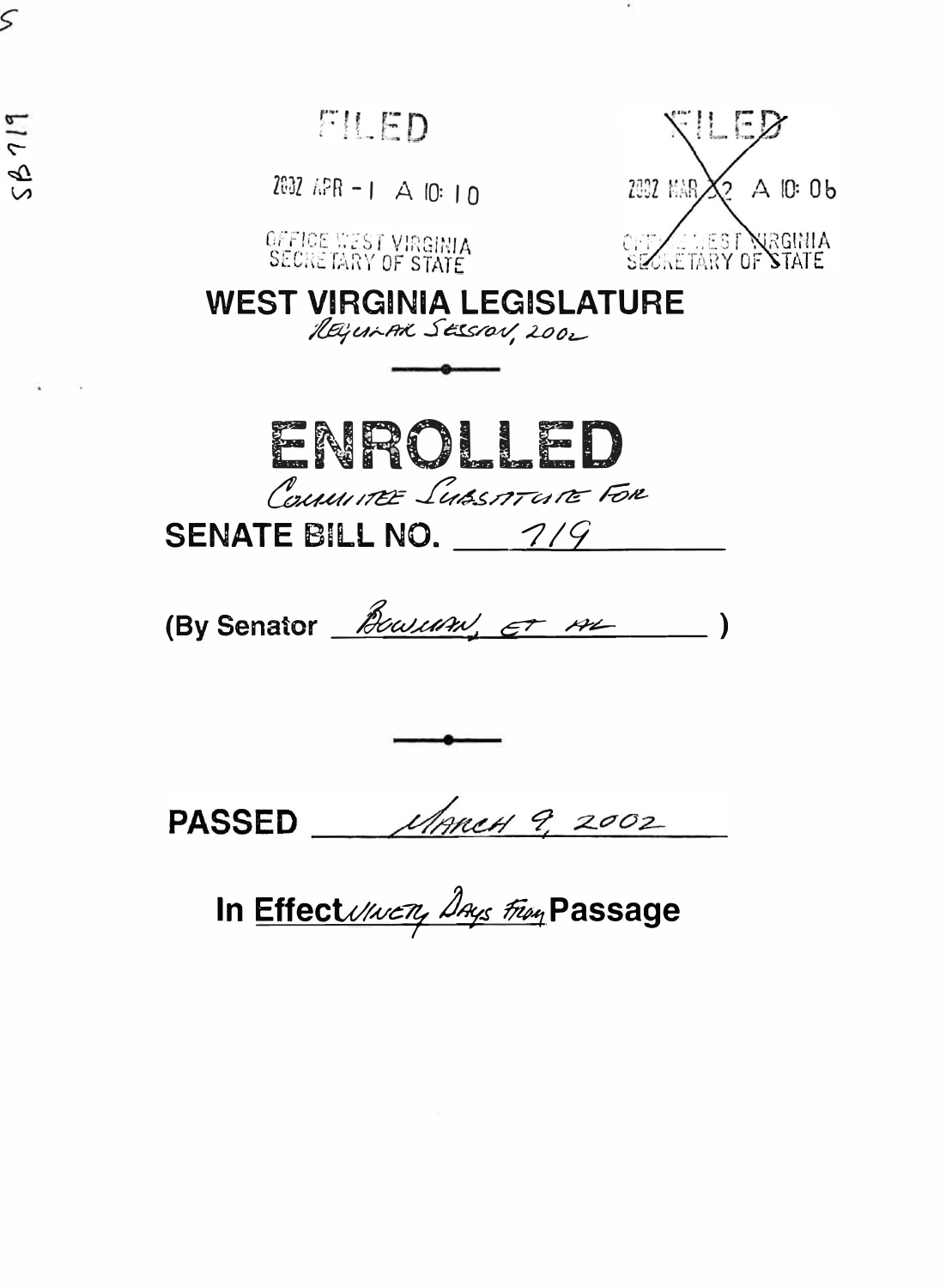FILED

2002 APR - 1 A 10: 10 OFFICE WEST VIRGINIA<br>SECRETARY OF STATE



## **ENROLLED**

### COMMITTEE SUBSTITUTE

FOR

# **Senate Bill No. 719**

(SENATORS BOWMAN, BAILEY, BURNETTE, KESSLER, MINARD, REDD, ROWE, SNYDER, BOLEY AND SPROUSE, *original sponsors)* 

**[Passed March 9, 2002; in effect ninety days from passage.)** 

AN ACT to amend chapter twenty-nine of the code of West Virginia, one thousand nine hundred thirty-one, as amended, by adding thereto a new article, designated article twentyseven, relating to the creation of the national coal heritage area authority and board; appointment, composition, terms and expenses of board; appointment of executive director; powers and duties of authority, board and executive director; rulemaking authority; authority to assess fees; and continuation of legal obligations.

*Be it enacted by the Legislature of West Virginia:* 

That chapter twenty-nine of the code of West Virginia, one thousand nine hundred thirty-one, as amended, be amended by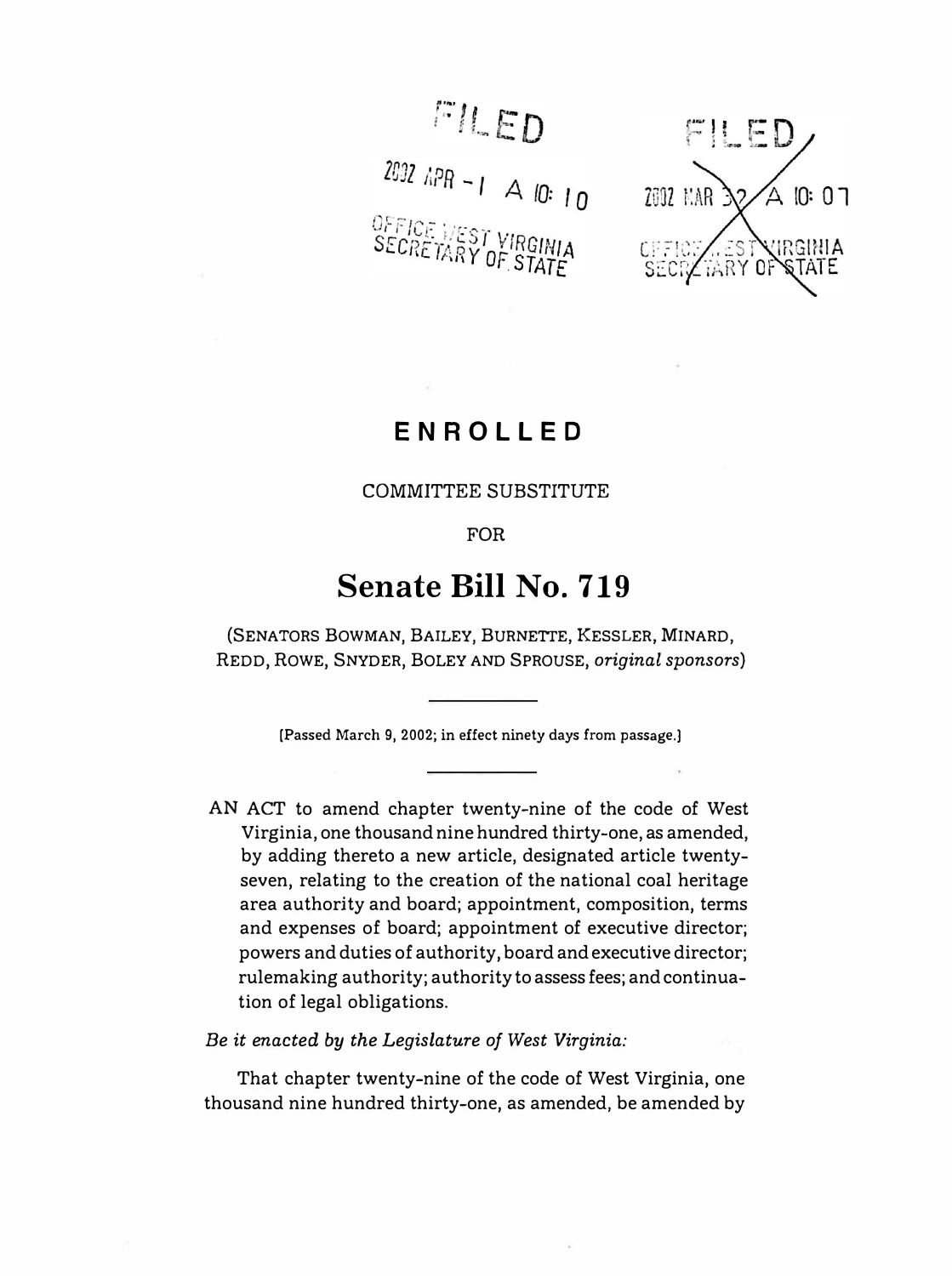### Enr. Com. Sub. for S. B. No. 719] 2

adding thereto a new article, designated article twenty-seven, to read as follows:

### **ARTICLE 27. NATIONAL COAL HERITAGE AREA AUTHORITY.**

### **§29-27-1. Legislative findings.**

 $r \sim$ I •

> 1 The West Virginia Legislature finds that there is a 2 significant need for a public body to promote and enhance 3 historic preservation, tourism, and economic development 4 activities that relate to the state's history as a coal produc-5 ing state within the counties of Boone, Cabell, Fayette, 6 Logan, McDowell, Mercer, Mingo, Raleigh, Summers, 7 Wayne, and Wyoming.

> 8 The Legislature further finds that the creation and 9 empowering of a statutory corporation to work with the 10 landowners, county officials and community leaders, state 11 and federal government agencies, and other interested 12 parties to enable and facilitate the development of the 13 national coal heritage area will greatly assist in the 14 realization of these potential benefits.

#### **§29-27-2. Definitions.**

I

1 Unless the context clearly requires a different meaning,

2 the terms used in this section have the following meanings:

3 (a) "Authority" means the national coal heritage area 4 authority;

5 (b) "Board" means the board of the national coal heri-6 tage area authority; and

- 7 (c) "National coal heritage area" means and is comprised<br>8 of the counties of Boone, Cabell, Faulth June
- 8 of the counties of Boone, Cabell, Fayette, Logan,
- 9 McDowell, Mercer, Mingo, Raleigh, Summers, Wayne and 10 Wyoming.

### §29-27-3. Creation; appointment of board; terms; expenses; **executive director.**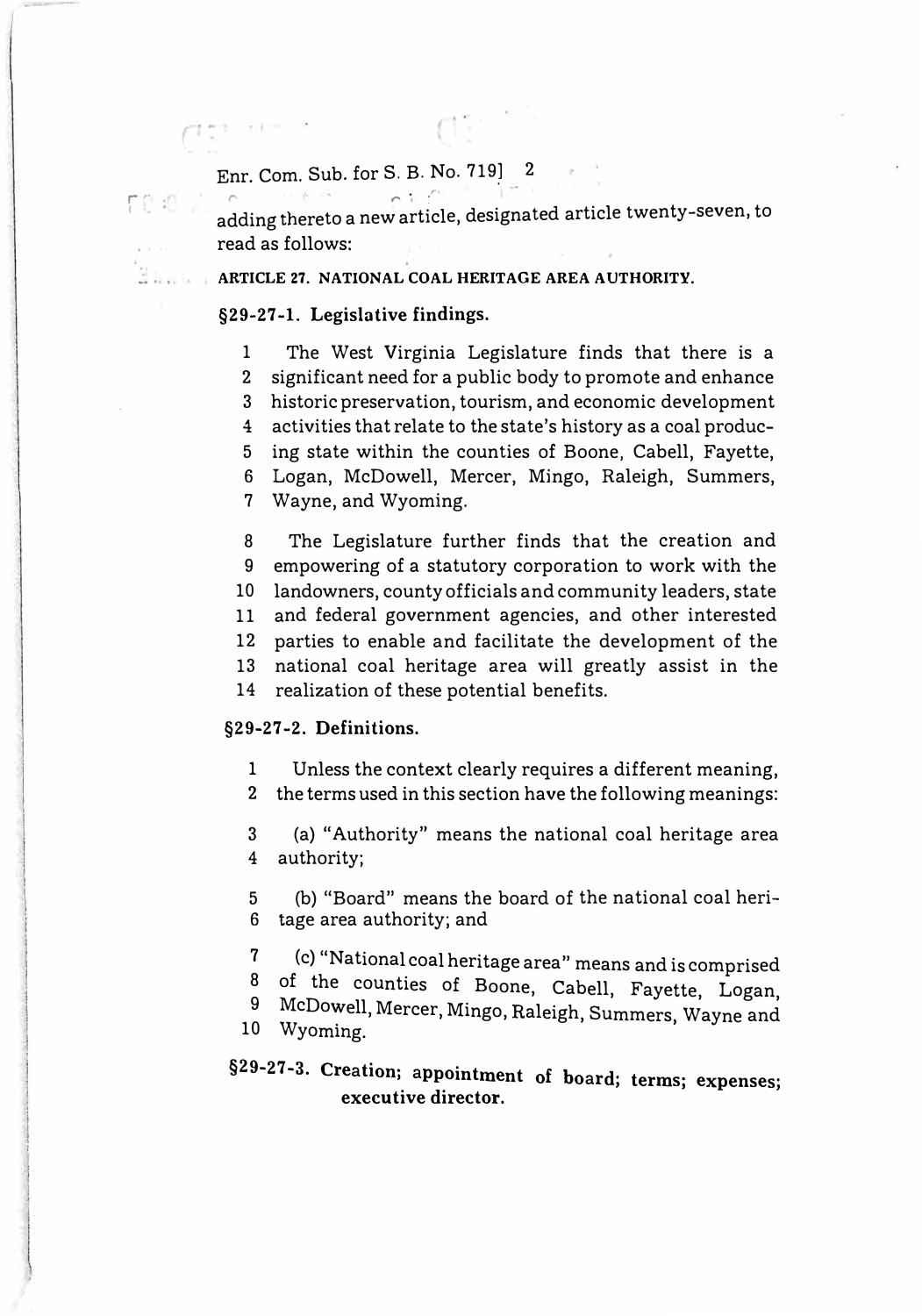### 3 [Enr. Com. Sub. for S. B. No. 719

**1**   $2<sup>2</sup>$ **3 4 5 6 7 8 9**  10 11 (a) There is hereby created the "national coal heritage government instrumentality existing for the purposes of providing direction to and assistance with state and federal historic preservation, economic development, and tourism projects in the national coal heritage area and aiding in the development and implementation of integrated cultural, historical, and land resource management policies and programs in order to retain, enhance, and interpret the significant values of the lands, waters and structures in the national coal heritage area.

12 13 14 15 16 17 18 19 20 21 22 23 24 25 26 27 28 29 30 31 32 33 **34**  35 36 (b) The authority board shall be comprised of seventeen members. The following six persons shall be non-voting members and shall serve by virtue of their offices and may be represented at meetings of the board by designees: the secretary of the department of education and the arts, the commissioner of the bureau of the environment, the commissioner of the division of tourism, the commissioner of the division of culture and history, the director of the division of natural resources and the executive director of the West Virginia development office. The remaining eleven members shall be appointed for terms of four years by the governor with the advice and consent of the Senate. Of the eleven members appointed by the governor, one member must reside in Boone county; one member must reside in Cabell county; one member must reside in Fayette county; one member must reside in Logan county; one member must reside in McDowell county; one member must reside in Mercer county; one member must reside in Mingo county; one member must reside in Raleigh county; one member must reside in Summers county; one member must reside in Wayne county; one member must reside in Wyoming county; and the appointees must be representative of the tourism industry, the coal industry, the united mine workers of America, economic development activity, historic preservation activity and higher education.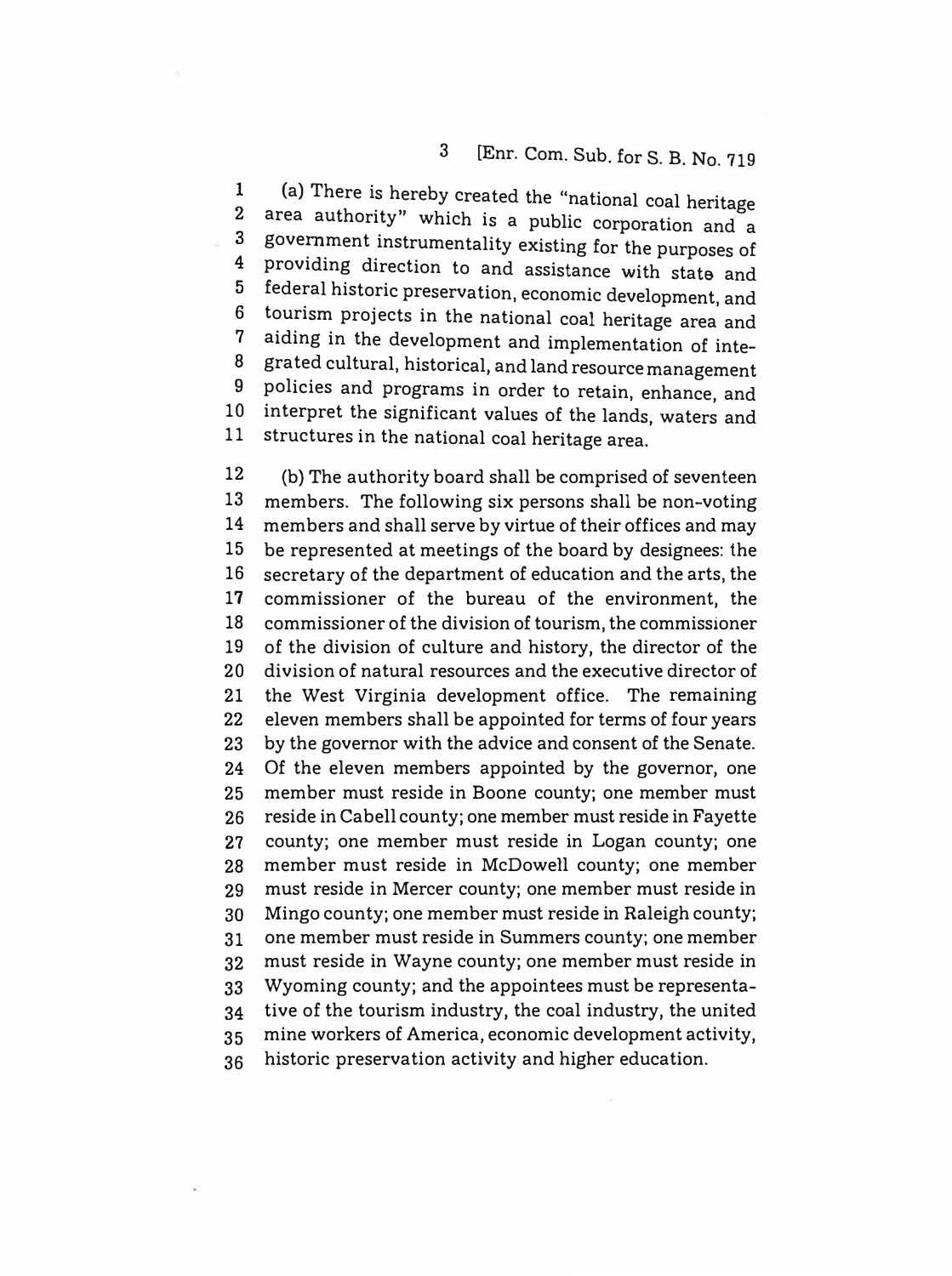## Enr. Com. Sub. for S. B. No. 719] 4

37 (c) Of the eleven members first appointed to the board, 37 (c) Of the eleven members inst appointed to the 2008. 39 of June, two thousand three, and three members for terms 40 . ending one, two and three years thereafter as the governor 41 shall designate at the time of the appointments. Thereaf-41 shall designate at the time of the appointments. There is 42 ter, the terms of office shall be four years. No appointed 43 member may serve more than two consecutive full terms. 44 A member shall continue to serve until his or her successor 45 has been appointed and qualified.

46 (d) If an appointed member is unable to complete a term, 47 the governor shall appoint a person to complete the 48 unexpired term. Each vacancy occurring on the board 49 must be filled within sixty days after the vacancy is 50 created.

51 (e) Any appointed member of the board shall immedi-52 ately and automatically forfeit his or her membership on 53 the board if he or she becomes a nonresident of the county 54 from which he or she was appointed.

55 (f) Each member of the board shall serve without 56 compensation, but shall receive expense reimbursement 57 for all reasonable and necessary expenses actually in-58 curred in the performance of the duties of the office, in the 59 same amount paid to members of the Legislature for their 60 interim duties as recommended by the citizens legislative 61 compensation commission and authorized by law: *Pro-*62 *vided,* That no member shall be reimbursed for expenses 63 paid by a third party.

64 (g) The board shall appoint an executive director to act 65 as its chief executive officer, to serve at the will and 66 pleasure of the board. The board, acting through its 67 executive director, may employ any other personnel 68 considered necessary and may appoint staff for the 69 authority and retain such temporary consultants or 70 technicians as may be required for any special study or 71 survey consistent with the provisions of this article. The 72 executive director shall carry out plans to implement the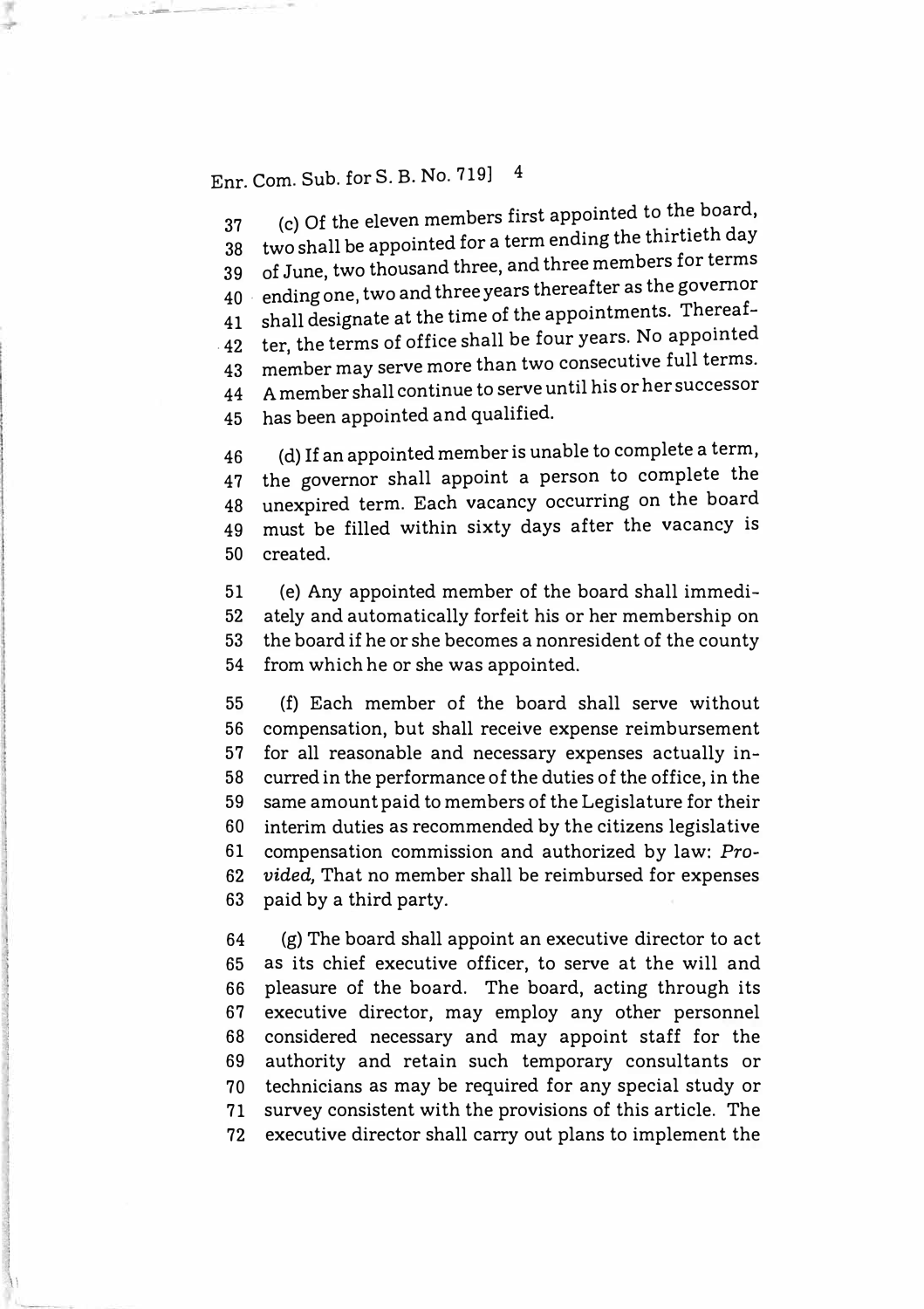### 5 [Enr. Com. Sub. for S. B. No. 719

**73** provisions of this article and to exercise those powers. The executive director shall prepare annually a budget to be \_

75 submitted to the board for its review and approval.

## **§29-27-4. Board; quorum; chairperson; bylaws.**

1 (a) The board is the governing body of the authority and

2 the board shall exercise all the powers given the authority

3 in this article.

4 5 6 7 8 9 **10 11 12 13 14 15 16**  (b) A chairperson shall be appointed by and shall serve at the will and pleasure of the governor, with the advice and consent of the Senate. The authority shall meet at such times as shall be specified by the chairperson, but in no case less than once each three months. Notice of the meeting must be given in accordance with the provisions of section three, article nine-a, chapter six of this code. A majority of the members may also call a meeting upon such notice as provided in this section. Six appointed members shall constitute a quorum for the transaction of business. The chairperson of the board shall appoint from the membership of the authority certain members to serve as secretary and as treasurer.

**17 18 19 20 21**  (c) The board shall prescribe, amend and repeal bylaws and rules governing the manner in which the business of the authority is conducted, shall keep a record of its proceedings, and shall review and approve an annual budget.

### **§29-27-5. Powers of authority.**

1 The authority, as a public corporation and governmental

2 instrumentality exercising public powers of the state, may

3 exercise all powers necessary or appropriate to carry out

4 the purposes of this article, including, but not limited to,

5 the power:

6 (1) To assist in the development and implementation of 7 integrated cultural, historical and land resource manage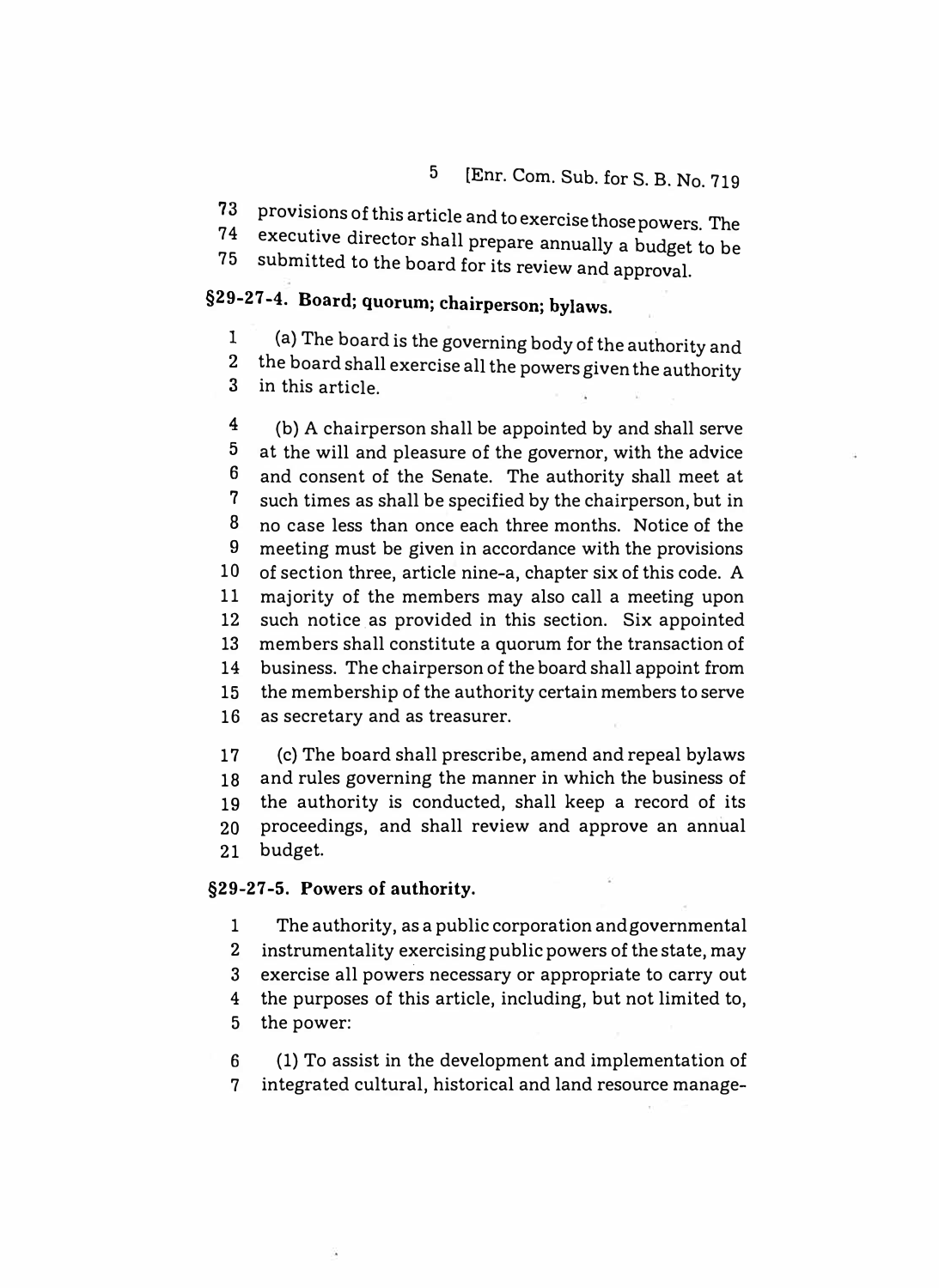Enr. Com. Sub. for S. B. No. 719) <sup>6</sup>

8  $\,$  ment policies and programs in the national coal heritage 9 area;

10 (2) To advise the executive director of the n ational coal<br>... 10 (2) To advise the executive different conditions (2) To advise the executive differences in and interpreting 12 the significant values of the lands, waters and structures 13 of the area;

14 (3) To enter into partnerships with various preservation 15 groups, landmark commissions, certified local govern-16 ments, county commissions and other entities to undertake 17 the preservation, restoration, maintenance, operation, 18 development, interpretation and promotion of lands and 19 structures that possess unique and significant historic, 20 architectural and cultural value associated with the coal 21 mining heritage of the national coal heritage area;

22 (4) To make, amend, repeal and adopt bylaws for the 23 management and regulation of its affairs;

24 (5) To appoint officers, agents and employees, and to 25 contract for and engage the services of consultants;

26 (6) To execute contracts necessary or convenient for 27 carrying on its business, including contracts with any 28 other governmental agency of this state or of the federal 29 government or with any person, individual, partnership or 3o corporation to effect any or all of the purposes of this 31 article;

 $\frac{32}{33}$ 7) Wi: hout in any way limiting any other subdivision of 33 this section, to accept grants and loans from and enter into<br>34 contracts and other transactions and  $\frac{1}{2}$ 34 contracts and other transactions with any federal agency;

 $35$  (8) To maintain an office at such places within the state 36 . as it may designate;

<sup>37</sup> (9) To accept gifts or grants of property, funds, money,<br><sup>38</sup> materials, Jabor, sunplies or semises f 39 materials, labor, supplies or services from the federal 40 firm or corporation;<br>40 firm or corporation; firm or corporation;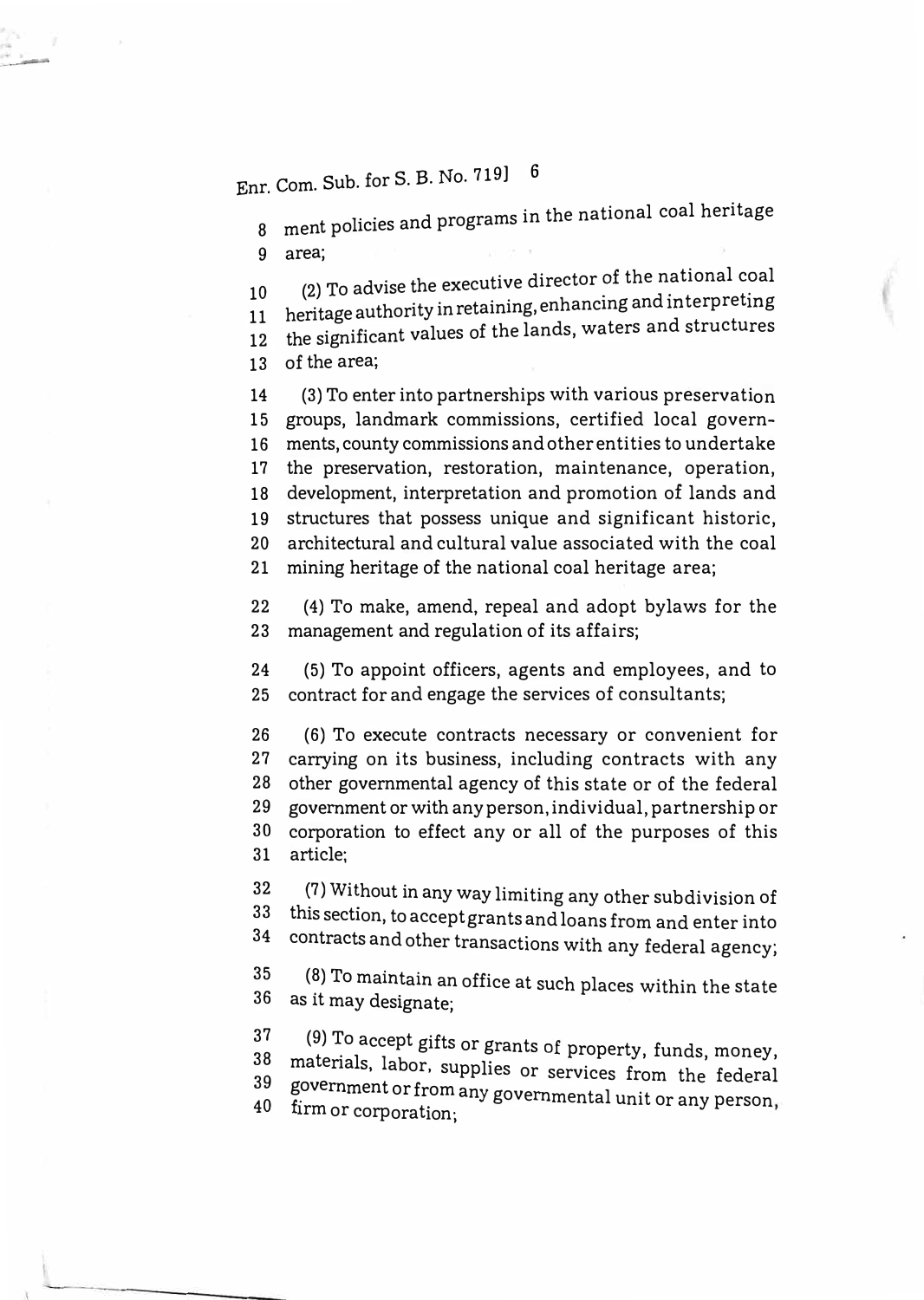41 42 43 (10) To construct, reconstruct, improve, maintain, repair, operate and manage certain facilities in the national coal heritage area as may be determined by the authority;

44 (11) To enter into contract with landowners and other 45 persons holding an interest in the land being used for its 46 recreational facilities to hold those landowners and other 47 persons harmless with respect to any claim in tort growing 48 out of the use of the land for public recreation or growing 49 out of the public activities operated or managed by the 50 authority from any claim except a claim for damages 51 proximately caused by the willful or malicious conduct of 52 the landowner or other person or any of his or her agents 53 or employees;

54 (12) To assess and collect a reasonable fee from those 55 persons who use the designated facilities which are part of 56 the national coal heritage area, and to retain and utilize 57 that revenue for any purposes consistent with this article; 58 and

59 (13) To propose rules for legislative approval in accor-60 dance with the provisions of article three, chapter twenty-61 nine-a of this code, as are necessary to effectuate the

62 provisions of this article.

#### **§29-27-6. Continuation of legal obligations.**

- 1 Nothing in this article shall be considered as supersed-
- 2 ing, amending, modifying or repealing any contract or
- 3 agreement entered into for the benefit of the national coal
- 4 heritage area prior to the date of enactment of this article.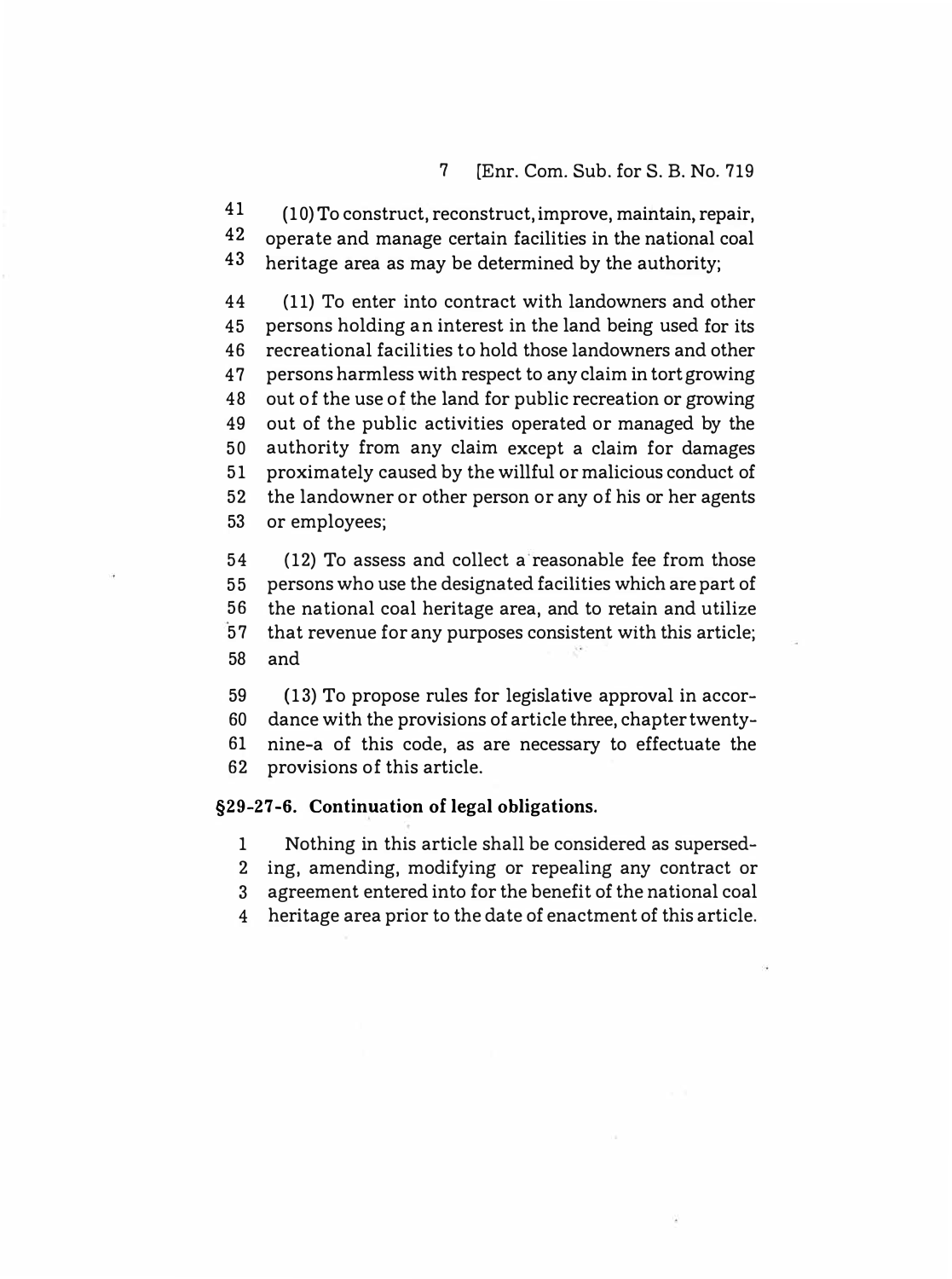Enr. Com. Sub. for S. B. No. 719] 8

The Joint Committee on Enrolled Bills hereby certifies that the forggoing bill is correctly enrolled.

لأنادب Chairman Senate Committee

Chairman House Committee

Originated in the Senate.

In effect ninety days from passage.

1. ZA.WX Clerk of the Senate

regay to 1

Clerk of the House of Delegates

President of the Senate

Speaker House of Delegates

The within  $\setminus \bigcirc$   $\bigcirc$  $:........$  this the  $\bigcirc$ Day of ..... ..........., 2002. . . . . . . Governor